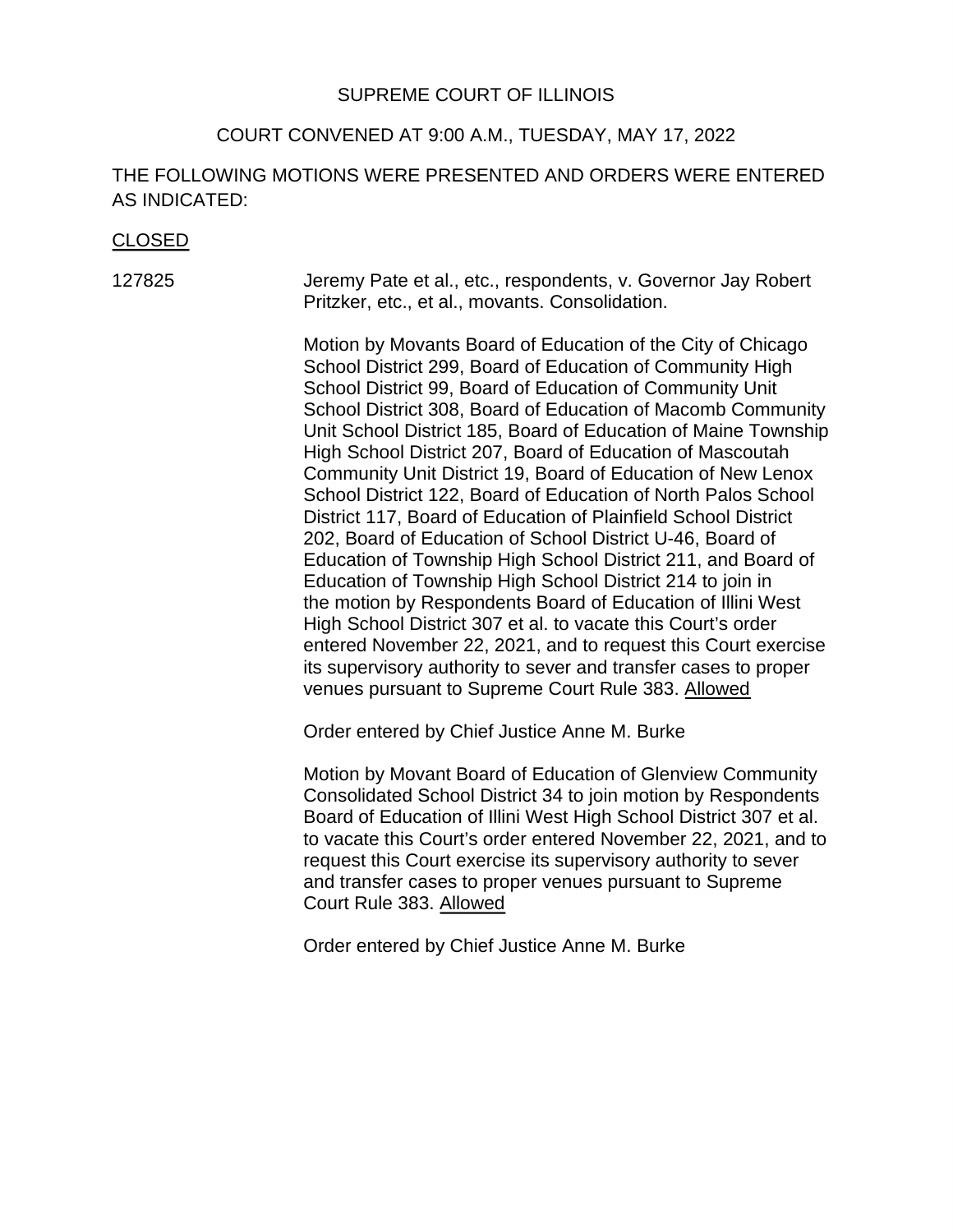Community Unit School District 323, Board of Education of Board of Education of Riverview Community Consolidated Respondents Board of Education of Illini West High School District 307 et al. to vacate this Court's order entered Motion by Respondents Board of Education of Dunlap Limestone Community High School District 310, Board of Education of Erie Community Unit School District 1, Board of Education of River Bend Community Unit School District 2, School District 2, Board of Education of Germantown Hills District 69, and Board of Education of Elwood Community Consolidated School District 203 to join in the motion by November 22, 2021, and request this Court to exercise its supervisory authority to sever and transfer cases to proper venues pursuant to Supreme Court Rule 383. Allowed

Order entered by Chief Justice Anne M. Burke

## PEOPLE'S DOCKET

127535 People State of Illinois, Appellant, v. James A. Pacheco, Appellee. Appeal, Appellate Court, Third District.

> Unopposed motion by Appellee for an extension of time for filing appellee's brief to and including June 20, 2022. Allowed

Order entered by Justice Carter

128454 Ommen Brown, petitioner, v. Cook County Circuit Court et al., respondents. Mandamus.

> Motion by Petitioner for leave to file a petition for an original writ of mandamus.

Neville, J., took no part.

# CIVIL DOCKET

127519 Chicago Sun-Times, Appellee, v. Cook County Health and Hospital System, Appellant. Appeal, Appellate Court, First District.

> Motion by Appellant for an extension of time for filing reply brief to and including June 10, 2022. Allowed

Order entered by Chief Justice Anne M. Burke